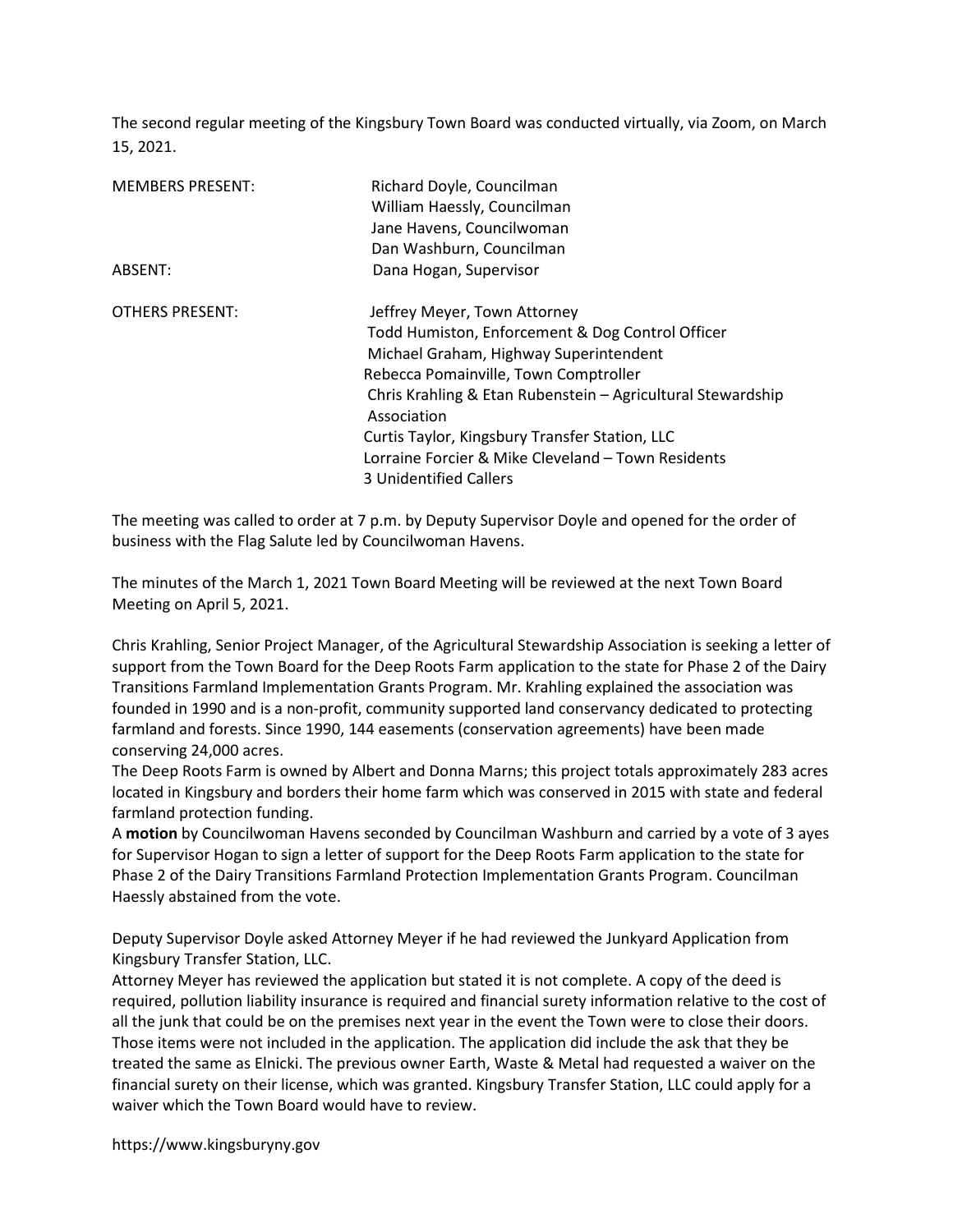Deputy Supervisor Doyle stated the application is not complete so the Board cannot act on it tonight. Curtis Taylor thanked Attorney Meyer for listing the items that were not included on the junkyard permit application and stated they would be happy to provide the missing documents. Curtis Taylor asked who to speak to about the waiver for the financial surety. Attorney Meyer stated questions about the application and the specifics could be directed to him, he was part of the group that helped write the law and is familiar with the fine print. Enforcement Officer could coordinate and provide materials to the Town Board.

A motion by Councilman Haessly seconded Councilman Washburn and carried by a vote of 4 ayes to accept the Internal Audits conducted by the Comptroller.

Comptroller Rebecca Pomainville reported the AUD was emailed to the Board on February 18th, has been filed with the NYS Comptroller and a notice has been placed in the newspaper. A motion by Councilwoman Havens seconded by Councilman Washburn and carried by a vote of 4 ayes to accept the AUD.

The Board Meeting conducted on March 1, 2021 included a discussion about the County and the fire inspections which had not been completed. In 2016 the Town turned over building permits and fire inspections to the County and the Board wishes to turn it back over to Town control. The former retired Code Enforcement Officer Ross Cortese will come and assist on a part-time basis working 16 to 20 flexible hours a week. Fees from the building permits will come back to the Town which will help cover the salary paid to Ross Cortese.

Enforcement Officer Humiston stated building permits would cover some of the cost, but he recommends the Board consider adding a fee to conduct the fire inspections. Adding fees would be a new concept for this area. Charging for fire inspections would off-set the cost of the part-time Code Enforcement Officer. Enforcement Officer Humiston stated the County is very behind, the Town may be overloaded with current permits issued by the County in the beginning.

Deputy Supervisor Doyle asked Attorney Meyer if the Town was required to give a notice to the County for taking over the building permits and fire inspections.

Attorney Meyer replied yes, technically the Town is locked in for the year and would need to give them notice by December for next year. Supervisor Hogan was having conversations at the County to mutually agree to terminate the agreement based on the workload and the needs of the community.

Councilman Haessly stated before we take this back, we should determine a cost, what work is entailed and how many properties needed to be inspected. Councilman Haessly asked Enforcement Officer Humiston how many inspections he would do in a year. Humiston replied in 2020 without septic,65 inspections were conducted which would generate approximately \$14,000.00 to \$16, 000.00 in revenue. The discussion continued. Ross Cortese commented for 15 years the fire inspections and building inspections were scheduled in the Village of Hudson Falls and Kingsbury and during that time a good hand full were completed and they have a pretty good idea how to do this.

Councilwoman Havens stated she supports hiring Ross Cortese part-time; the County has not been doing it and the Town has people who can do it.

Councilwoman Havens made a motion that the Town leave the County and hire Ross Cortese part-time. Comptroller Rebecca Pomainville asked if the Board should make sure the County is willing to cancel the service before hiring Ross Cortese.

Councilman Washburn also stated we should make sure the County is willing to cancel the service but if the County wants to keep it until January, he could be hired to work on policies and procedures and get started on fire inspections.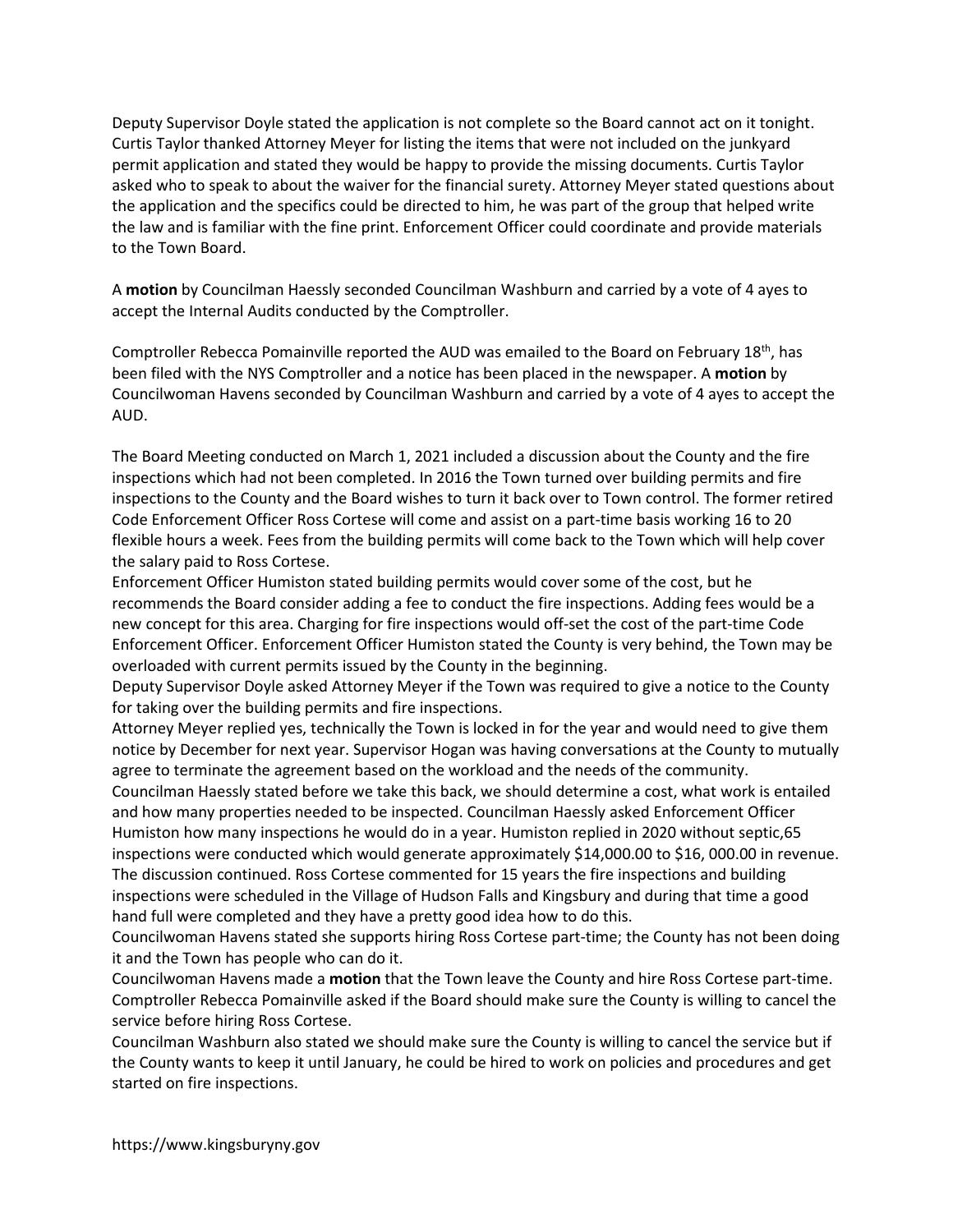Deputy Supervisor Doyle read notes he received from Supervisor Hogan recommending the Board hire Ross Cortese immediately. Supervisor Hogan will work with Attorney Meyer on preparing a legal notice to send to the County requesting return of all open fire inspections and building permits to the Town by the end of Thursday March 18<sup>th</sup>. Deputy Supervisor Doyle suggests the Board conduct an executive session to discuss pay rate and the hiring of Ross Cortese.

#### LEGAL UPDATE:

Attorney Meyer is working through the lease to append the landfill RFP that is going to get sent out. Attorney Meyer spoke with Kevin Egan of Spectrum and they are finalizing the fine print and should have a final copy of the agreement in time for the next meeting and when the Board can schedule Public Hearings it can be put on the schedule.

Councilman Haessly asked if the document would be available to the public; Attorney Meyer replied yes.

#### TOWN CLERK REPORT:

 Town Clerk reported at the last meeting there was a problem with the computer used to sell hunting and fishing licenses. The computer has been updated to Windows 10 and is working fine.

The computer used by the Town Clerk Deputy is very slow. Rick VanLint of Express Computer Restore conducted a speed test with a result of 20%; he will be in the office this week to check the interface where the internet enters the building to see if there is a problem.

Town Clerk reported her computer her computer shut down on Friday while she was working on meeting minutes. Approximately  $2 \frac{1}{2}$  hours of work was lost even though there is an auto save feature. This is the second time in approximately 2 months the computer has shut down and resulted in minutes lost. Town Clerk will have Mr. VanLint check her computer when he is in the office.

Town Clerk discussed re-opening of Town Hall to the public. At this time the door should be locked; we are unable to social distance and the Town Assessor is very concerned because she has not been vaccinated at this time.

The Town Clerk and Deputy Clerk are conducting all business and plan to schedule appointments on Tuesday and Thursday when the assessor is not in her office.

Councilman Doyle would like to see the office to re-open whenever everyone is comfortable, hopefully sometime in April.

Councilwoman Havens stated other Town Clerks around the County are open. She stated any kind of financial business conducted outside the door is irresponsible. She has been watching the numbers and feels it is time to make a serious plan to re-open.

Town Clerk stated one cash transaction occurred outside the office when there was no other person in the area. A resident was allowed in the office for a dog redemption transaction and the assessor expressed her concern. Town Clerk stated she needs to consider other staff members' feelings before allowing the public into Town Hall.

Deputy Supervisor Doyle stated we should come up with a plan; we want the Town employees to be comfortable, but we need to provide convenience to the Town residents.

Town Clerk asked if anyone had received complaints about Town Hall being closed. Councilwoman Havens replied she had received complaints from people in her store.

Enforcement Officer Humiston stated if the Town takes back the building permits, we will have to have a way to review the permits from applicants. He also stated we need to start Public Hearings; there are residents that are not able to build their homes and residents that can't sub-divide their properties because they need Public Hearings.

Councilman Haessly suggested June 1<sup>st</sup> would be a good time to open up.

Councilman Washburn stated the issue is if we wait too long people are not going to build this year; once they go through planning and zoning and line up a builder it is winter.

Enforcement Officer Humiston stated we should look at having multiple meetings each month.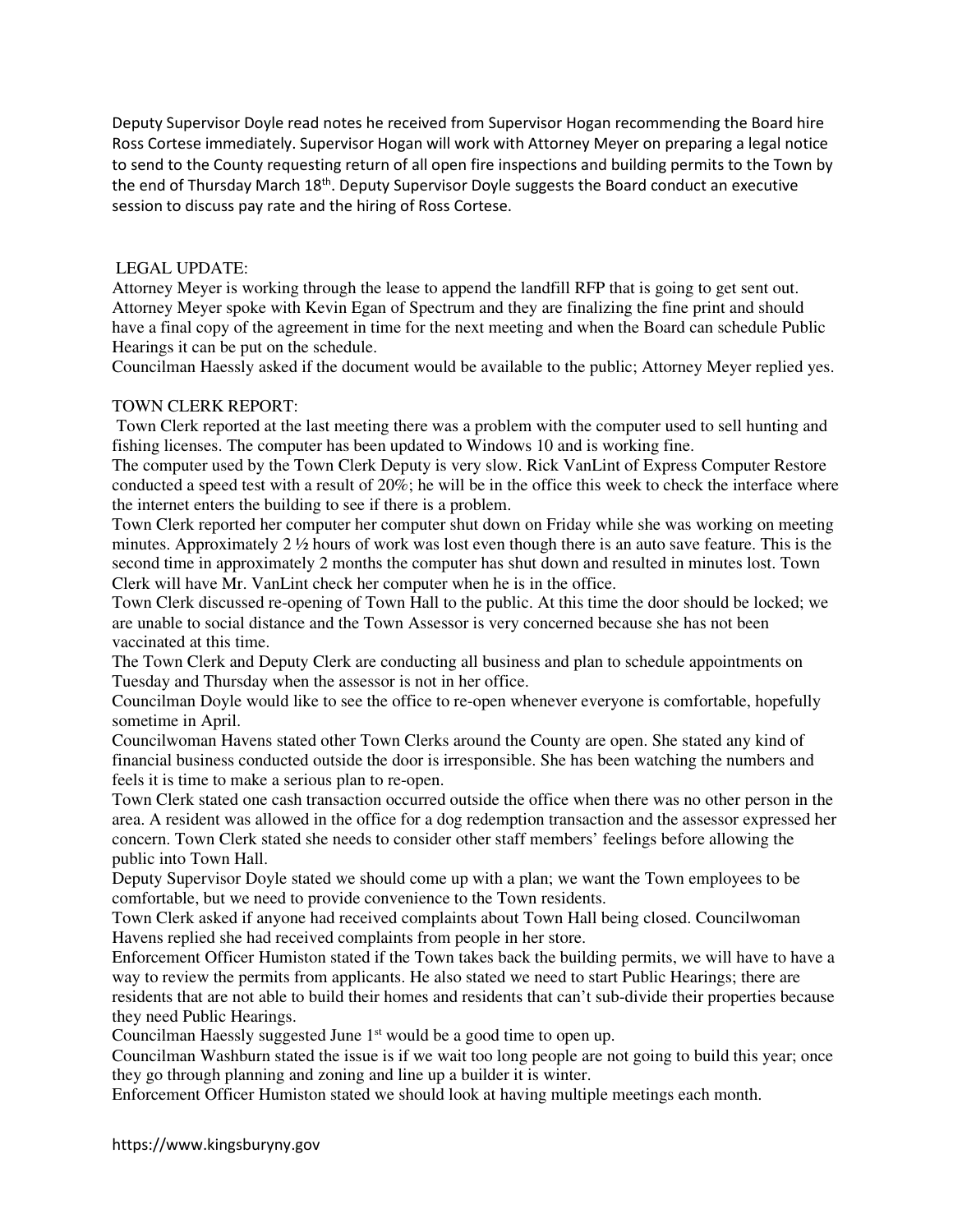Councilwoman Havens did some research on building locations and meeting places and their capacity. Enforcement Officer Humiston spoke to Scott Purdy about using the firehouse for Public Hearings as we had before.

Councilwoman Havens suggested rotating the locations of Public Hearings/Public Meetings. She contacted David Kearns who schedules at the fire house who reported they are at 50% capacity and can accommodate 100 people, but realistically 50 people; after their April Board Meeting, he will contact her. She also contacted the school and is waiting to hear back. Jonathan Newell of the Strand Theatre said meetings could be conducted there.

Deputy Supervisor Doyle suggested the American Legion as a meeting location. The discussion continued.

#### ENFORCEMENT OFFICER REPORT:

Enforcement Officer Humiston reported Justin Fehl submitted his resignation from the Planning Board. Comptroller Rebecca Pomainville could post the position on Indeed if necessary. The Board agreed to advertise for the position.

#### DOG CONTROL OFFICER REPORT:

Todd Humiston reported Ag & Markets conducted their annual inspection.

#### HIGHWAY SUPERINTENDENT:

Highway Superintendent Graham and the Comptroller have been working on bids for street sweeping that is done in the spring. Quotes will be available at the next Board Meeting. Street sweeping usually begins in mid-April.

Councilman Haessly asked if the trees were still standing on Michigan Street near the future Court Parking lot. Superintendent Graham responded they were still standing. Enforcement Officer Humiston stated they will be down before the store opens.

#### COUNCIL REPORT:

Councilwoman Havens announced the next scheduled meeting for the Comprehensive Master Plan Committee will be held on Thursday March 18th at 6:30 at Kingsbury Station #1. She has reviewed the procurement policy; for professional services, the Town can hire somebody if they meet certain criteria. The Laberge Group has reached out and have responded to Kingsbury' requests in the past. Laberge has an extensive book of business. Councilwoman Havens would like permission from the Board to contract with them to assist with the Comprehensive Master Plan; they can help the Town secure grants to help pay for their services.

Councilman Haessly stated Laberge looks like a good outfit and the quicker we get started the quicker it will be done. He also stated once the stimulus money is dispersed to various Towns you will see a lot of engineering firms get loaded up with projects.

Deputy Supervisor Doyle stated the Town has worked with Laberge in the past. Laberge has offered to do the first grant writing for free to try to get money to fund this project. The Town is starting this project with no money to cover it.

Councilwoman Havens explained it is the Green Way, community vision, overall development. Laberge has written the grant multiple times, they know how to write it and they know what to ask for and will start with that one.

Deputy Supervisor Doyle stated we did not have anything ear-marked in the budget for this project but there must be something available under professional fees in the budget that the Board could use.

Deputy Supervisor Doyle stated there is 1.3 million coming to the Town of Kingsbury from the stimulus package. The funds must be split with the Village of Hudson Falls. The money can only be used for certain things; water sewer and broadband infrastructure etc. The funds will not be going into the General Fund to be spent on anything the Town wants.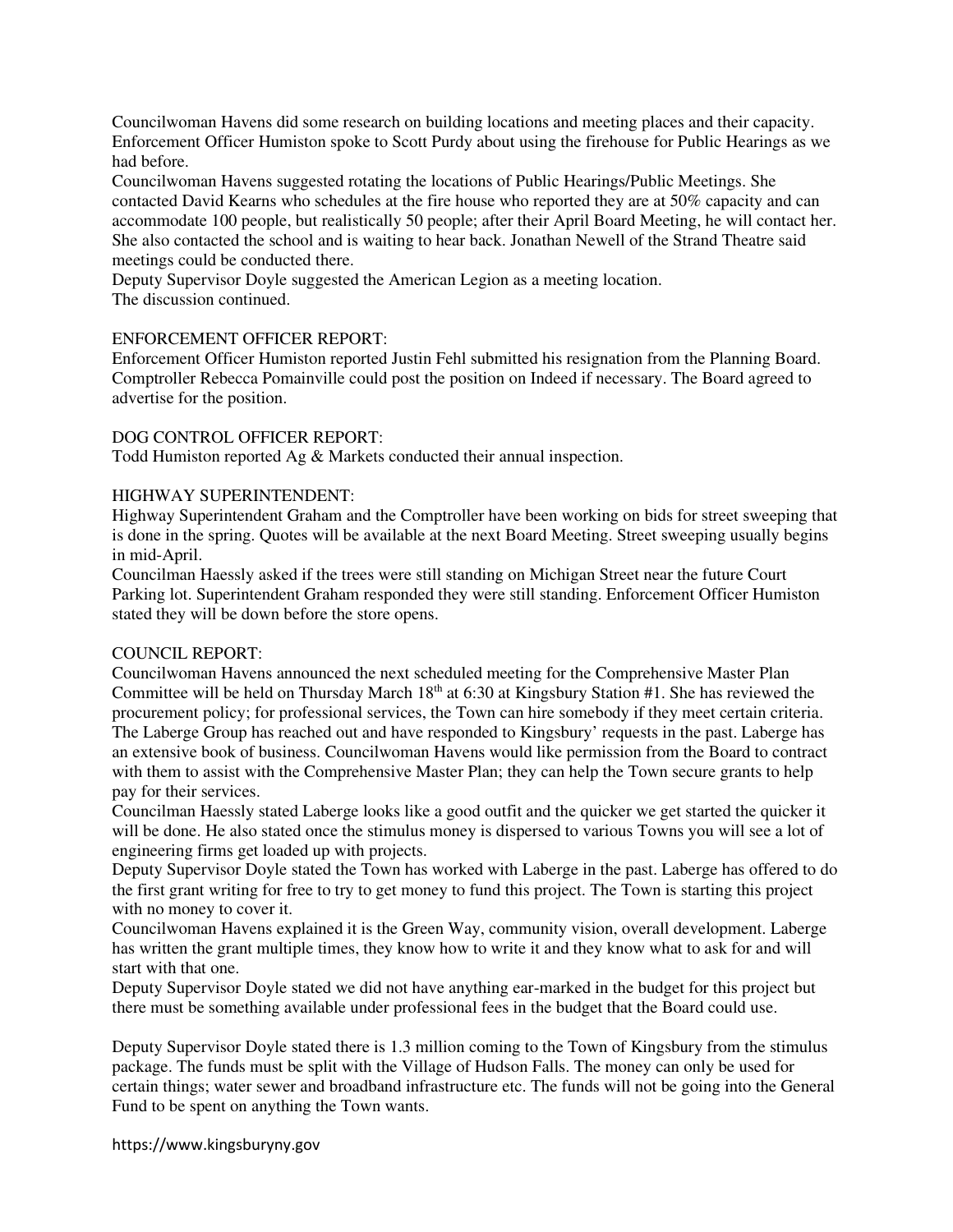Councilwoman Havens stated the Board should conduct a specific meeting to make the public aware what the limitations are on the stimulus money once received. The discussion continued. Councilman Haessly stated you must be prepared to spend the funds because there will be a time limit for the availability of the funds.

Comptroller Rebecca Pomainville submitted two emergency plans: Emergency Plan for the Kingsbury Highway/Water Department involving Communicable Disease and Communicable Disease for Kingsbury Town Hall, Town Board, Planning Board and Zoning Board as required by Governor Cuomo by April 1, 2021. The guidelines for Town Hall were based on what the Town did during the shutdown as far as essential and non-essential employees. Highway Superintendent Graham worked with other Town Highway Committees for the emergency plan. The Comptroller must submit the plans to the state. A **motion** by Councilman Haessly seconded by Councilman Washburn and carried by a vote of 4 ayes to adopt the following emergency plans contingent upon approval from the state.

# **Emergency Plan for the Kingsbury Highway/ Water**

# **department involving Communicable Disease.**

**Essential positions**: All MEO personnel, water operators and highway superintendent. Part time plow personnel. **Nonessential positions**: Crossing guard. Due to the nature of the job, these positions require in-person presence.

**Work shif**ts: The highway crew could be split into halves, depending on

circumstances. This would provide coverage while minimizing exposure to other employees and the general public. Split crew execution will depend on weather and storm events. During snowstorms, employees will be assigned their own plow route. All routes are essential. Start/end times may be altered as needed to minimize contact with other employees. The employee would be assigned a single vehicle and the vehicle would be wiped down at the start and end of each shift.

**Water work s**hift: The main water operator would report to the water barn only and only use the equipment at that location. The water operator's plow truck can be left at the water barn if needed. Second and third operators would only be at the water barn on the main operator's days off. All office and used equipment will be wiped down at the start and end of each shift. The Town of Kingsbury's water department is small, thereby necessitating the need to keep our two operators safe and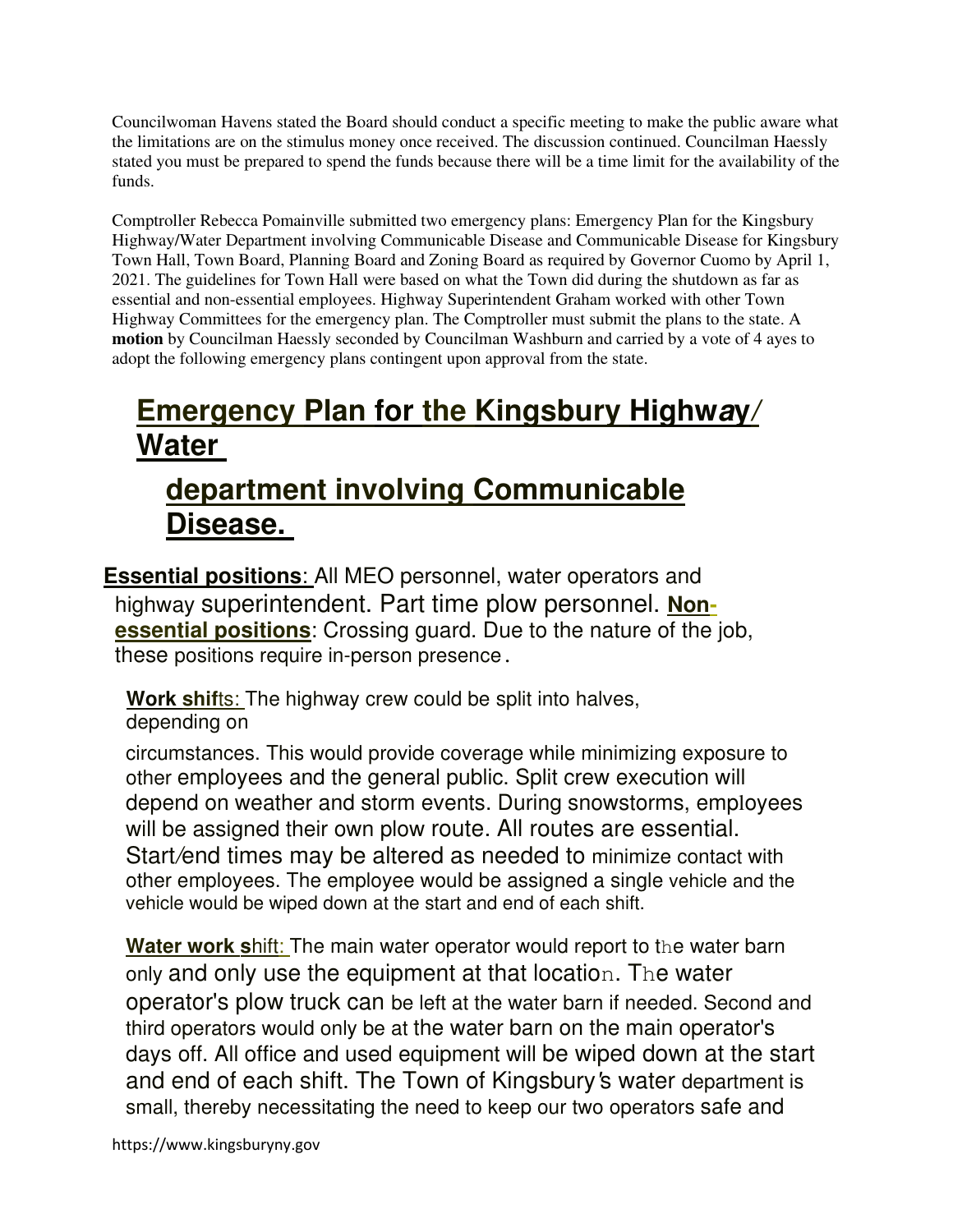healthy. The water operator is a full-time position. A**ll safety steps must** comply with DOH. All daily checks and reports still need to be done and filed as required. Both licensed operators should never be together in case of infection. In the case of the need for additional help at the water department, water main break or other emergency, appropriate PPE will be used by all involved and the operators would supervise from a safe distance.

**PPE proto**cols: PPE is provided on an as-needed basis and is required by the town. Each employee is assigned and is reasonable for the use, cleanliness, and notification of the need to replace. PPE can be acquired through Washington County and/or vendors utilized by the town.

**Employee Exposed to disease:** Any employee exposed to virus/illness will be instructed to follow guidelines as set by the state or county health regarding

treatment and quarantine. Contact tracing can be done by work shift, an affected employee will be instructed to follow guidelines. Should an entire shift be under quarantine, another shift will be required to pick up the shifts that are not covered.

**Water Employee Exposed to disease**: Will have to follow above guidelines and notify the other operators and the DOH.

**Documenting hours and Locations**: There are only two locations to report to the Kingsbury Highway department, Vaughn Road Main Barn and the Kingsbury Water Barn on Dix Avenue. Employees can keep their time card with them and document start/end times. Water operators can do the same but scan and then email timecard, thereby mitigating in-person contact

**Emergency housin**g There is no Emergency Housing for our water operators. Other town employees may be housed at the highway barn. The main barn has bathrooms and basic breakrooms. Cots and bedding would need to be provided. The highway barn does have showers, but no laundry accommodations. Campers or other temporary housing could also be set up as emergency housing if needed  $a<sub>t</sub>$  either location.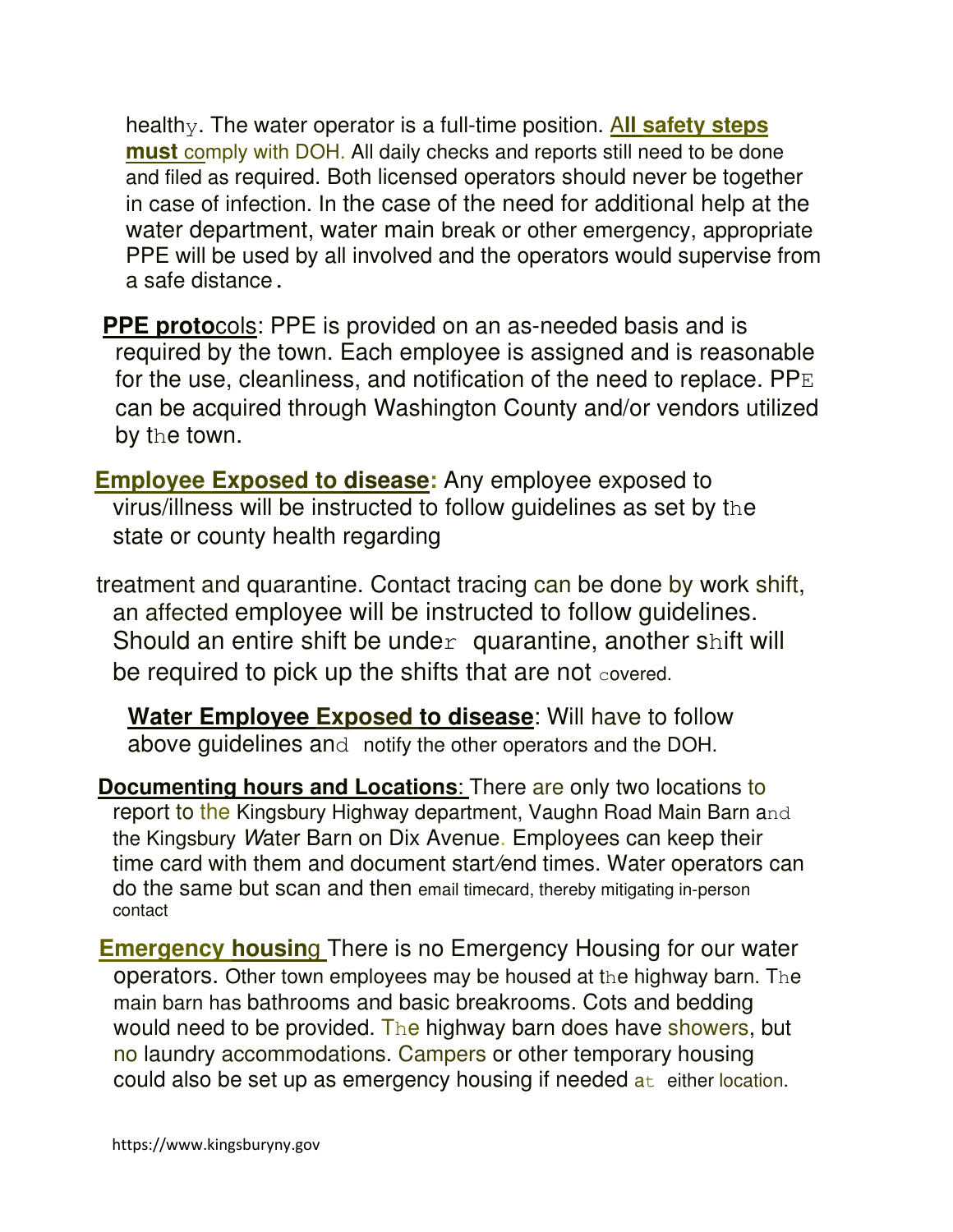## **Contact Information** Mike Graham,

Kingsbury Highway Superintendent 518-338-8169

## **Communicable Disease Emergency Plan for Kingsbury Town Hall, Town Board,**

**Planning Board, and Zoning** 

**Board Non-essential positions** 

Assessor

•

• Comptroller . Confidential Secretary . Court Clerk (part-time) • Deputy Town Clerk(s) • Enforcement **Officer** • Planning Board **Members** • Town **Councilmembers** • Town **Supervisor** • Zoning Board **Members** 

#### **Protocols for non-essential employees to follow to work remotely**

Telecommuting allows employees to work at home or in a satellite location for all or part of their workweek. Telecommuting is not an entitlement, it is not a companywide benefit, and it in no way changes the terms and conditions of employment with the Town. The manager and telecommuter will communicate at a level consistent with employees working at the office or in a manner and frequency that is appropriate for the job and the individuals involved. Equipment supplied by the Town (ex: computer, phone, etc.) will be maintained by the Town. Equipment supplied by the Town is to be used for Town purposes only. Equipment supplied by the employee, if deemed appropriate by the Town, will be maintained by the employee. The Town accepts no responsibility for damage or repairs to employee-owned equipment. The Town reserves the right to make determinations as to appropriate equipment, subject to change at any time. The Town will supply the employee with appropriate office supplies (pens, paper, etc.) as deemed necessary. The Town will also reimburse the employee for business-related expenses, such as phone calls and shipping costs, that are reasonably incurred in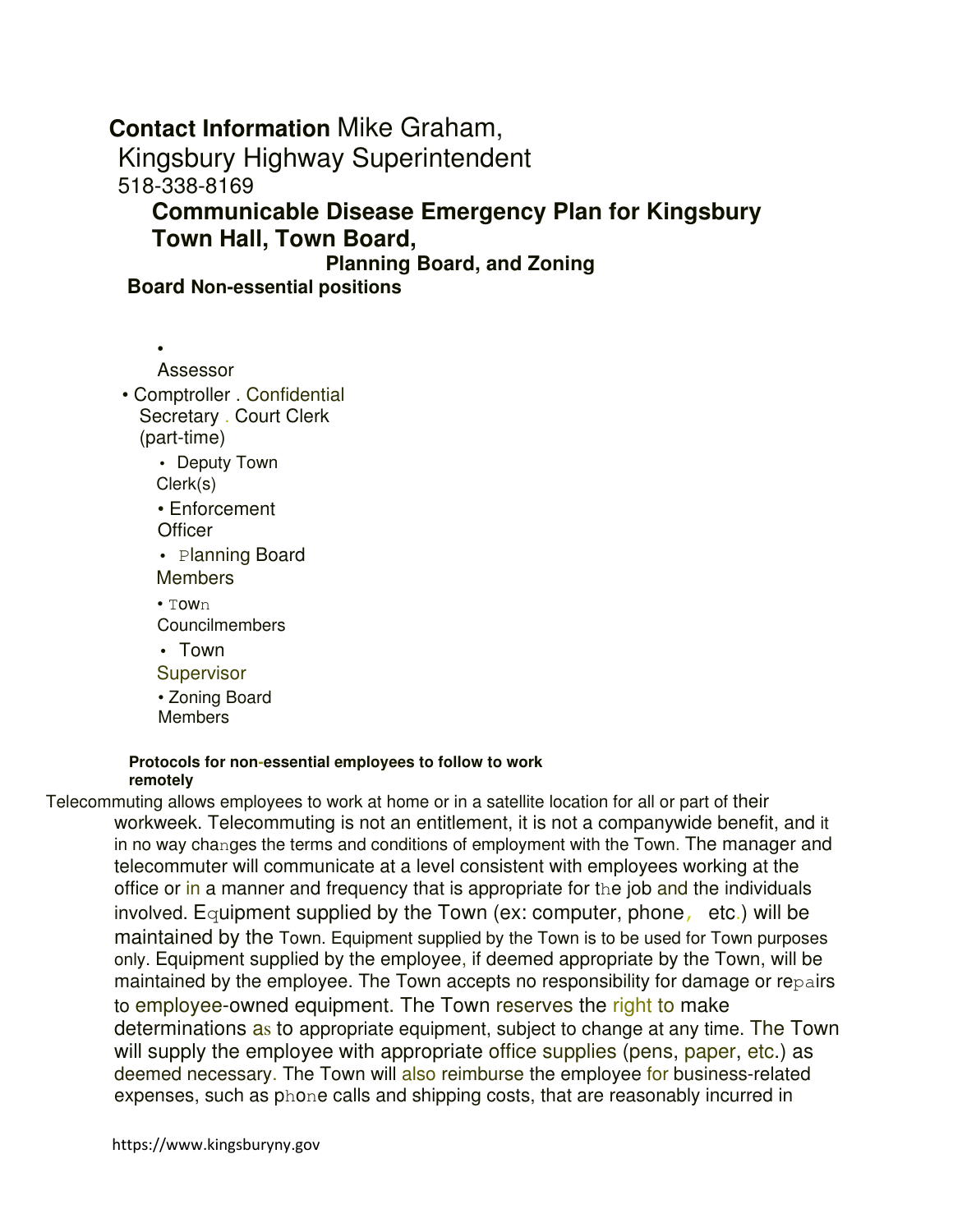carrying out the employee's job. The employee will establish an appropriate work environment within his  $or$  her home for work purposes. The Town will not be responsible for costs associated with the setup of the employee's home office, such as remodeling, furniture or lighting, nor for repairs or modifications to the home office space. Telecommuting employees will be expected to ensure the protection of confidential information accessible from their home office. Steps include the use of locked file cabinets and desks, regular password maintenance, and any other measures appropriate for the job and the environment. Telecommuting employees who are not exempt from the overtime requirements of the Fair Labor Standards Act will be required to accurately record all hours worked. Hours

**Communicable Disease Emergency Plan for Kingsbury Town Hall, Town Board,** 

# **Planning Board, and Zoning Board**

## **Essential positions**

Court Clerk (full-time) Court Justice Court Officer Dog Control Officer • Town Clerk/Receiver of Taxes

• Deputy Receiver of Taxes

## **Staggard work shifts**

When necessary, staggard work shifts can be accomplished by alternating in-office days and telecommuting days during normal business hours.

## **Protocols to document specific hours and work locations**

Essential employees have only one work location, 6 Michigan Street. Documentation of specific hours will follow protocols established in the Employee Handbook. Required offsite visits, for example Dog Control, will be completed with an abundance of caution while following State, Federal, and local quidelines.

## **Emergency housing for essential employees**

Town employees may be housed at the highway barn. The main barn has bathrooms and basic breakrooms. Cots and bedding would need to be provided. The highway barn does have showers, but no laundry accommodations. Campers or other temporary housing could also be set up as emergency housing if needed at either location.

## **PPE protocols**

PPE is provided on an as-needed basis and is required by the town. Each employee is assigned and is reasonable for the use, cleanliness, and notification of the need to replace. PPE can be acquired through Washington County and/or vendors utilized by the town.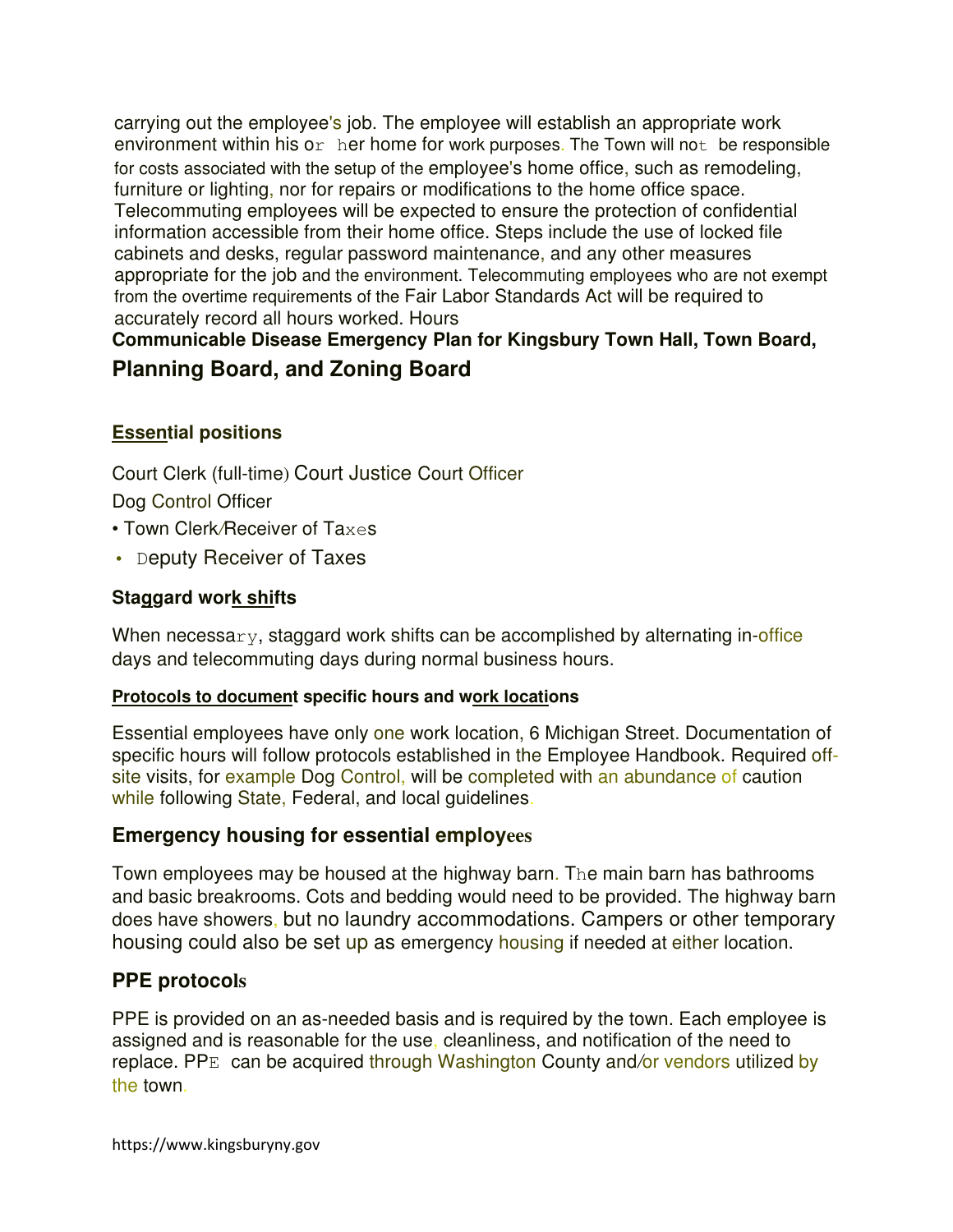## **Employee Exposed to disease**

Any employee exposed to virus/illness will be instructed to follow guidelines as set by the state or county health regarding treatment and quarantine. Contact tracing can be done by the Town's designated coordinator and affected employee will be instructed to follow guidelines.

### **Policy on leave**

In the event employee(s) require testing, treatment, quarantine, etc., the Town will follow orders established at the NYS and Federal level in addition to following the Town's Employee handbook.

## **Communicable Disease Emergency Plan for Kingsbury Town Hall, Town Board,**

# **Planning Board, and Zoning Board** worked in

excess of those scheduled per day and per workweek require the advance approval of the telecommuter's supervisor.

### **Contact Information**  Town Hall **518-747-2188** info@kingsburyny.gov

WRITTEN REPORTS:

A **motion** by Councilwoman Havens seconded by Councilman Haessly and carried by a vote of 4 ayes to accept the reports of certain officers for the month of February as follows: Town Clerk: Paid to EnCon \$23.62 ; Paid to Supervisor \$;1,669.38; Paid to the Village of Hudson Falls \$90.00 ; Paid to Ag & Markets for Population Control \$118.00 Dog Control Officer: Complaints: 6; Unlicensed Dogs 2; Mileage: 186 (48,380) Town Comptroller: \$156,255.90; Disbursements \$168,648.26

Deputy Supervisor Doyle sent the Landfill Lease RFP to the Board and to Attorney Meyer. Attorney Meyer will review the document, and it will be on the agenda for the first meeting in April for the Board to review.

PUBLIC COMMENT: No public comment.

A **motion** by Councilman Washburn seconded by Councilwoman Havens and carried by a vote of 4 ayes to enter into an executive session at 8:36 PM to discuss matters related to the appointment of a particular person. Enforcement Officer Todd Humiston and Comptroller Rebecca Pomainville were invited to attend.

A **motion** by Councilman Washburn seconded by Councilwoman Havens and carried by a vote of 4 ayes to exit the executive session at 8:58 PM.

A **motion** by Councilman Haessly seconded by Councilwoman Havens and carried by a vote of 4 ayes to re-hire Ross Cortese as a part-time Code Enforcement Officer at \$20.00 an hour, plus mileage , and the cost for him to complete training each year; effective immediately.